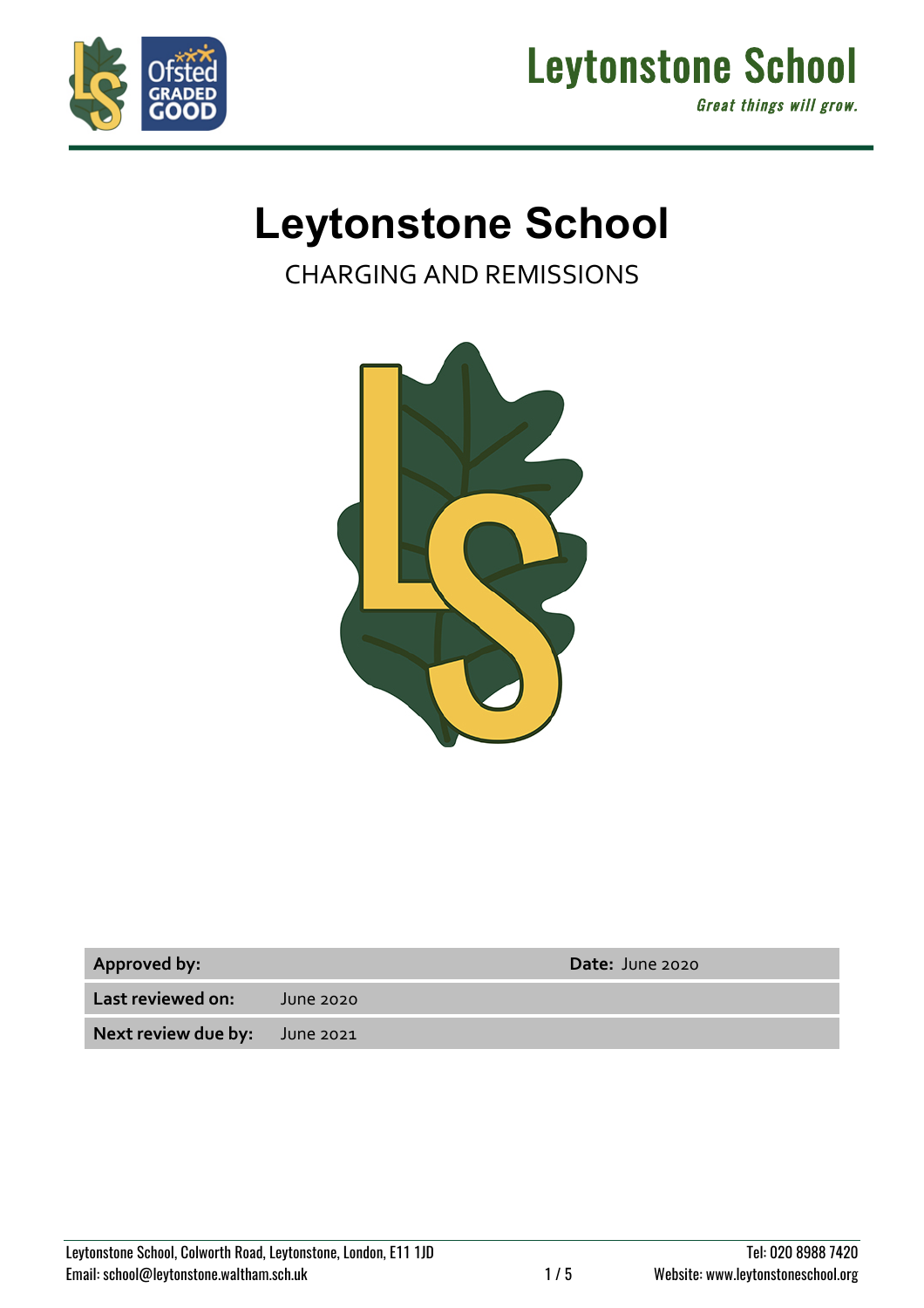## **CONTENTS**

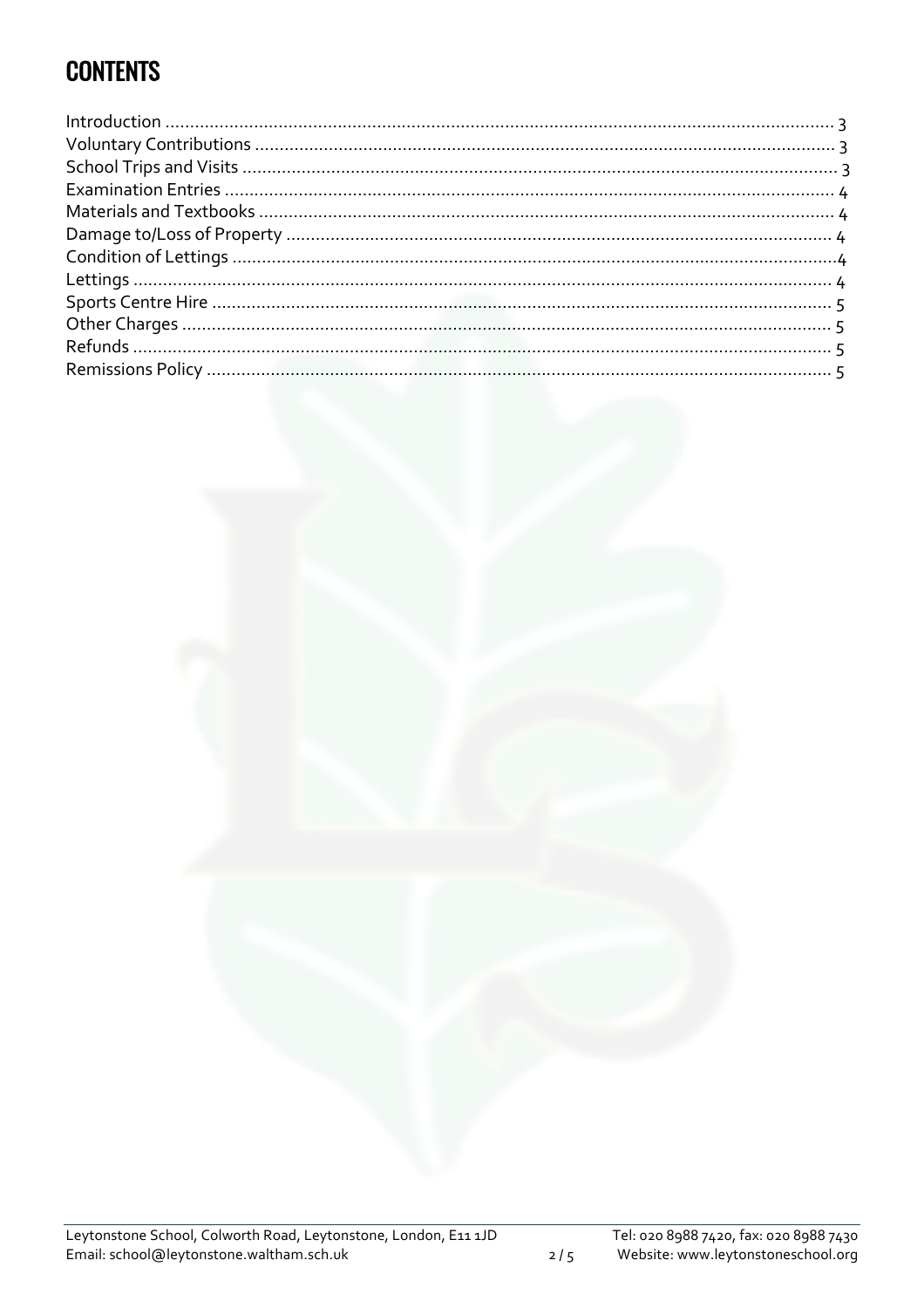### Leytonstone Business School Charging Policy

- Voluntary contributions
- School trips and visits
- Examination entries
- Materials and textbooks
- Music tuition
- Damage and loss of property
- Lettings
- Sports Centre Hire
- Other charges
- Refunds
- **Remissions**

### Introduction

In accordance with the Educational Act 1996 sections 449-462, no charges are made to any registered pupil for any books, materials, equipment or apparatus necessary during school hours

We apply the charging policy in line with section 457 of the Educational Act. This allows charges to be made for residential school trips and artefacts made in school and taken home.

### Voluntary Contributions

Where the school cannot levy charges and it is not possible to make these additional activities within the resources ordinarily available to the school, the school may request or invite parents to make a contribution towards the cost of the trip or activity.

Pupils will not be treated differently according to whether or not their parents have made a contribution in response to the request or invitation. However, where there are not sufficient voluntary contributions to the activity in order to cover costs, the activity will not take place.

### School trips and visits

**Day Trips**: No charge will be made for activities outside school hours which are part of the National Curriculum or religious education, or that form an essential part of the syllabus for an approved examination.

**Residential trips – Essential:** for residential trips which are essential to the National Curriculum, statutory RE or in preparation for prescribed examinations, a charge will be levied for board and lodging. Parents of pupils eligible for the PPG will be asked to make a contribution towards costs of no more than 50%.

**Residential trips - Non-essential:** For all other residential trips which are not essential to the National Curriculum, statutory RE or preparation for prescribed examinations, a charge up to the full cost of the activity will be levied. The school will actively seek to ensure that pupils eligible for the PPG are not disadvantaged from attending non-essential trips by excessive costs.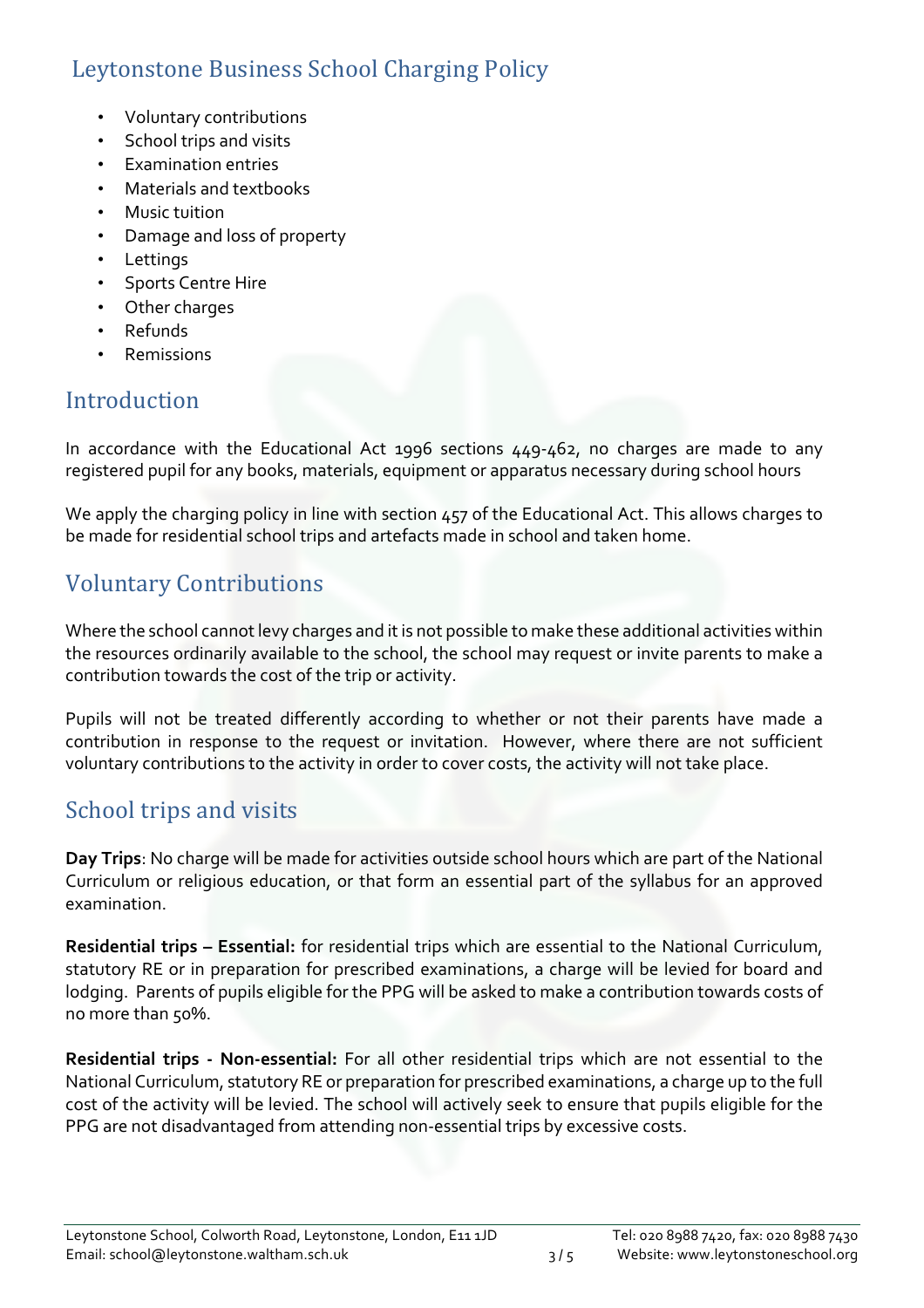### Examination Entries

- A charge will be levied in respect of examination entries for pupils where the school has not prepared the pupil for the examination (private candidates).
- A charge will be levied in the event that an examination re-mark is requested by a parent or student against the professional judgement of teaching staff at the school.
- A charge will not levied in respect of examination entries for pupils where the school has prepared the pupil for the examination and it considers that for educational reasons the pupil should not be entered.

### Materials & Textbooks

Where a pupil or parent wishes to retain items produced as a result of art, craft and design, or design and technology, a charge may be levied for the cost of the materials used.

In the case of Food Technology, pupils usually provide their own ingredients, Textbooks are provided free of charge, but in some subjects, additional revision guides are available, for which a charge is made.

#### **Music Tuition** (England) regulations 2007

The school levies charges in respect of individual music tuition, and group music tuition up to and including 4 persons, if the teaching is not an essential part of either the National Curriculum or a public examination syllabus being followed by the pupil.

### Damage to/Loss of Property

A charge will be levied in respect of wilful damage, neglect or loss of school property (including premises, furniture, equipment, books or materials), the charge to be the cost of replacement or repair, or such lower cost as the Head Teacher may decide.

A charge will be levied in respect of wilful damage, neglect or loss of property (including premises, furniture, equipment, books or materials) belonging to a third party, where the cost has been **recharged to the school**. The charge will be the cost of replacement or repair, or such lower cost as the Headteacher may decide.

### Condition of lettings

Payment will be paid in advance for all lettings of the school's premises. There will be a deposit of £100 for out of school hours lets for any damage and or over run of let. Deposits will be refundable on completion of checks for any issues arising during lets.

#### Lettings

The school will make its facilities available to outside users at a charge of at least the cost of providing the facilities. The scale of charges will be determined annually by the Finance Committee. For users connected to the school, the charge will be based on the site staff overtime costs,(See financial regulations for costing.)